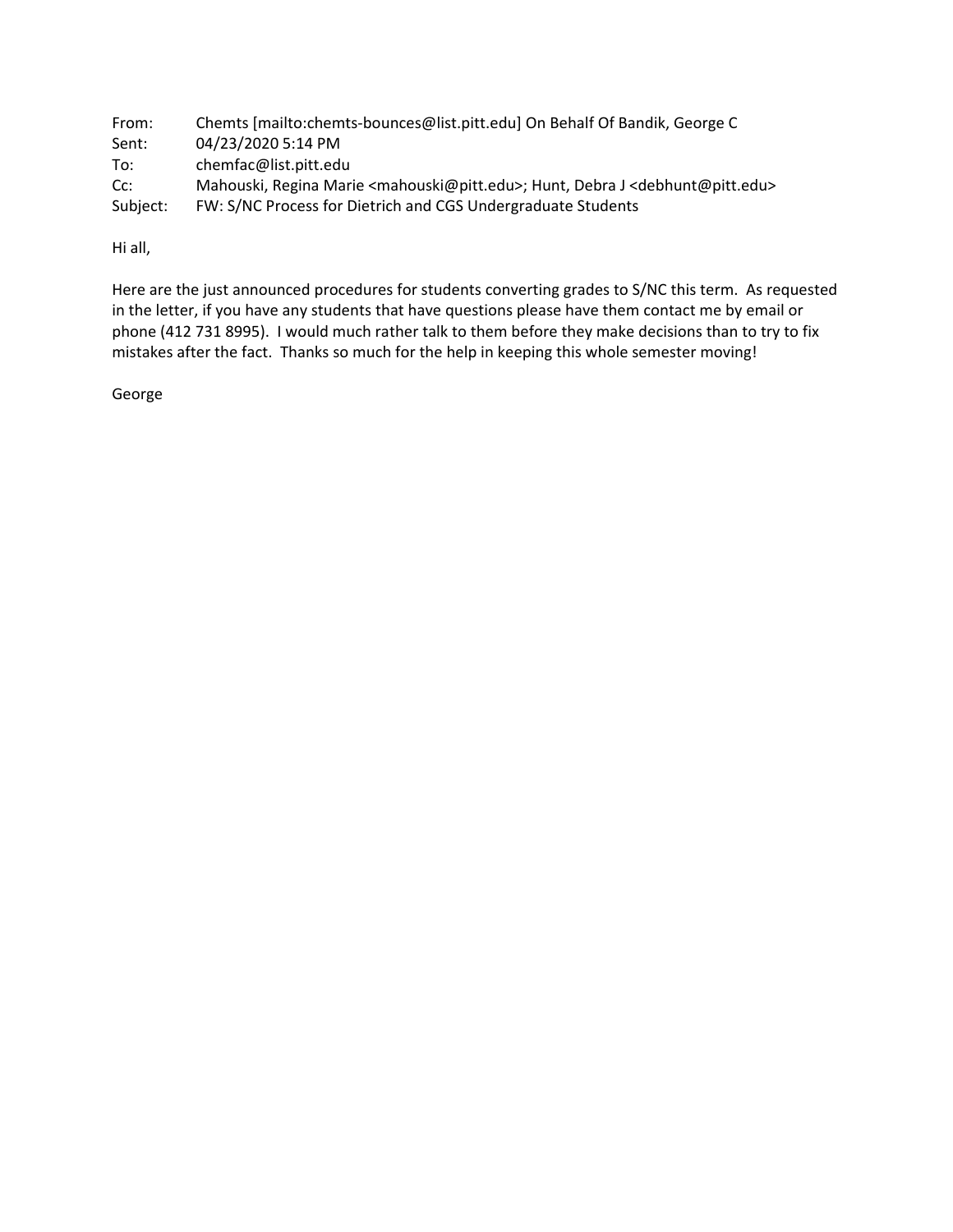**From:** Hatherill, Jessica L **Sent:** 04/23/2020 12:37 PM To: <deleted> **Cc:** <deleted> **Subject:** S/NC Process for Dietrich and CGS Undergraduate Students

Dear Colleagues:

Thanks for your patience as we developed a process for Letter Grade to S/NC requests for undergraduate students in the Dietrich School and CGS. We will be collecting data via a Qualtrics form and are currently doing final testing to make sure that we minimize any potential errors.

As the Provost's Office has indicated (https://www.personaled.pitt.edu/snc‐policy‐students and the attached documents), students should have a thorough conversation (by virtual means, phone, or email) with an academic advisor (as well as consulting with Financial Aid, family members, mentors, etc.) before making the decision to change a letter grade to S or NC.

- After such discussion has occurred, students will submit requests via a Qualtrics form. Students can only submit one request per form, and are able to submit multiple requests. Students must have received a letter grade in the course before they submit the form, so we can confirm that their grade will change to an S or NC. The Associate Dean's Office/Student Records will submit the information collected to the Registrar's Office on a daily basis.
- The Associate Dean's Office will send out an email to all undergraduate students in the Dietrich School and CGS no later than Monday directing them to the Qualtrics form. We will also be adding links to the form to the Undergraduate Studies and Student Records pages of our website.
- I will notify you when the emails are being sent to students and provide you with a copy of the email for your reference. I will also provide links to the data posted on the Undergraduate Studies and Student Records webpages.
- We ask that advisors follow up with your students AFTER the email from Dean Twyning goes out.
- Departments should identify a point-of-contact (within the department) for students to contact if their advisor is not available.

Please let us know if you have any questions.

Thank you, Jessica

*\_\_\_\_\_\_\_\_\_\_\_\_\_\_\_\_\_\_\_\_\_\_\_\_\_\_\_\_\_\_\_\_\_\_\_\_\_\_\_\_\_\_ Jessica L. Hatherill, EdD Executive Director, Undergraduate Studies and the College of General Studies*

*University of Pittsburgh Kenneth P. Dietrich School of Arts and Sciences 140 Thackeray Hall 412‐624‐9894 she/her/hers*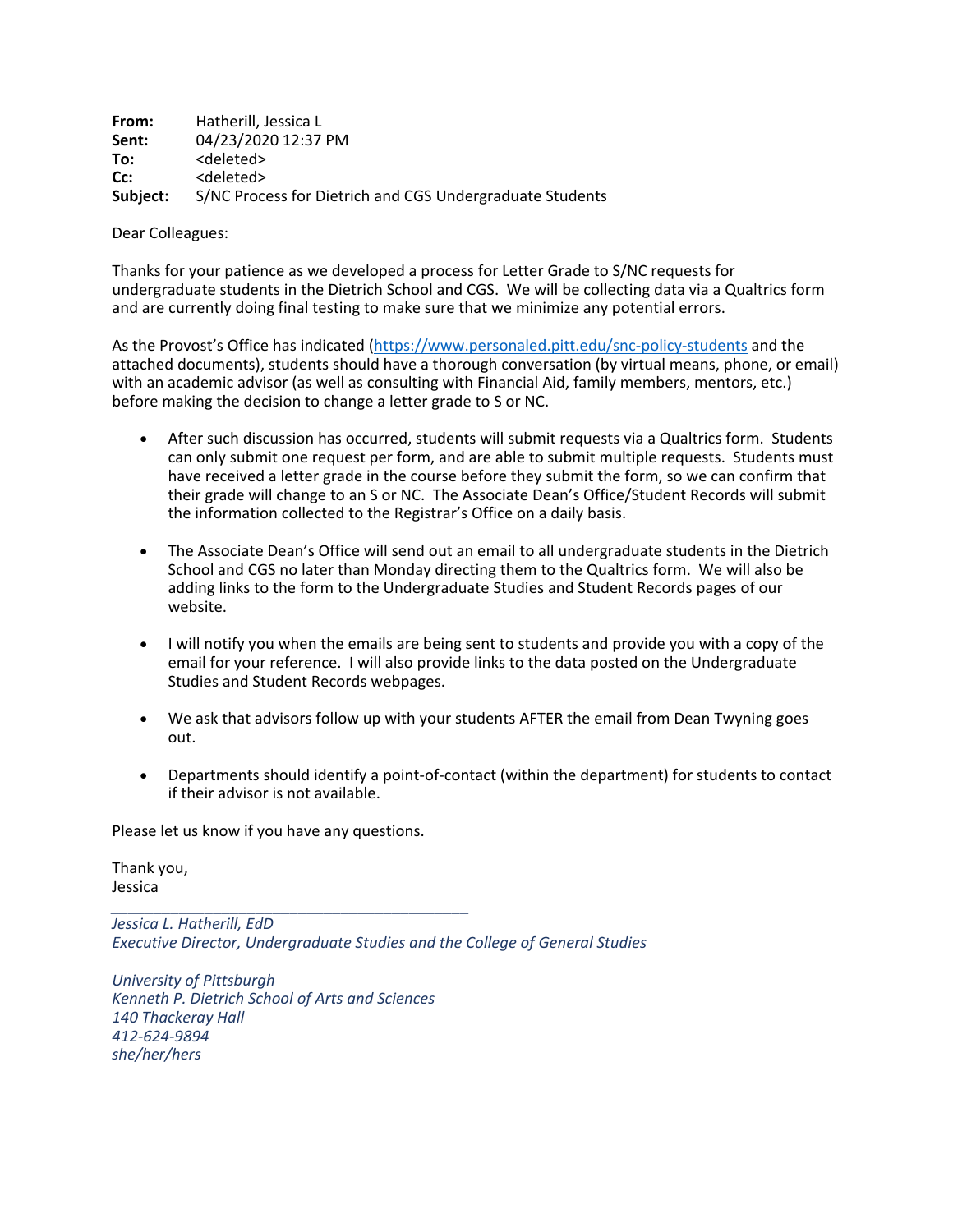## *University of Pittsburgh S/NC Process Workflow – Spring 2020 Semester* <https://www.personaled.pitt.edu/snc-advisors>



**Remember:** the process for opting to take a S/NC is up to the student. As advisors and mentors, we can provide all options and guidance. The default for the spring 2020 semester will be the final LG and students will need to go through the process to convert to S or NC.